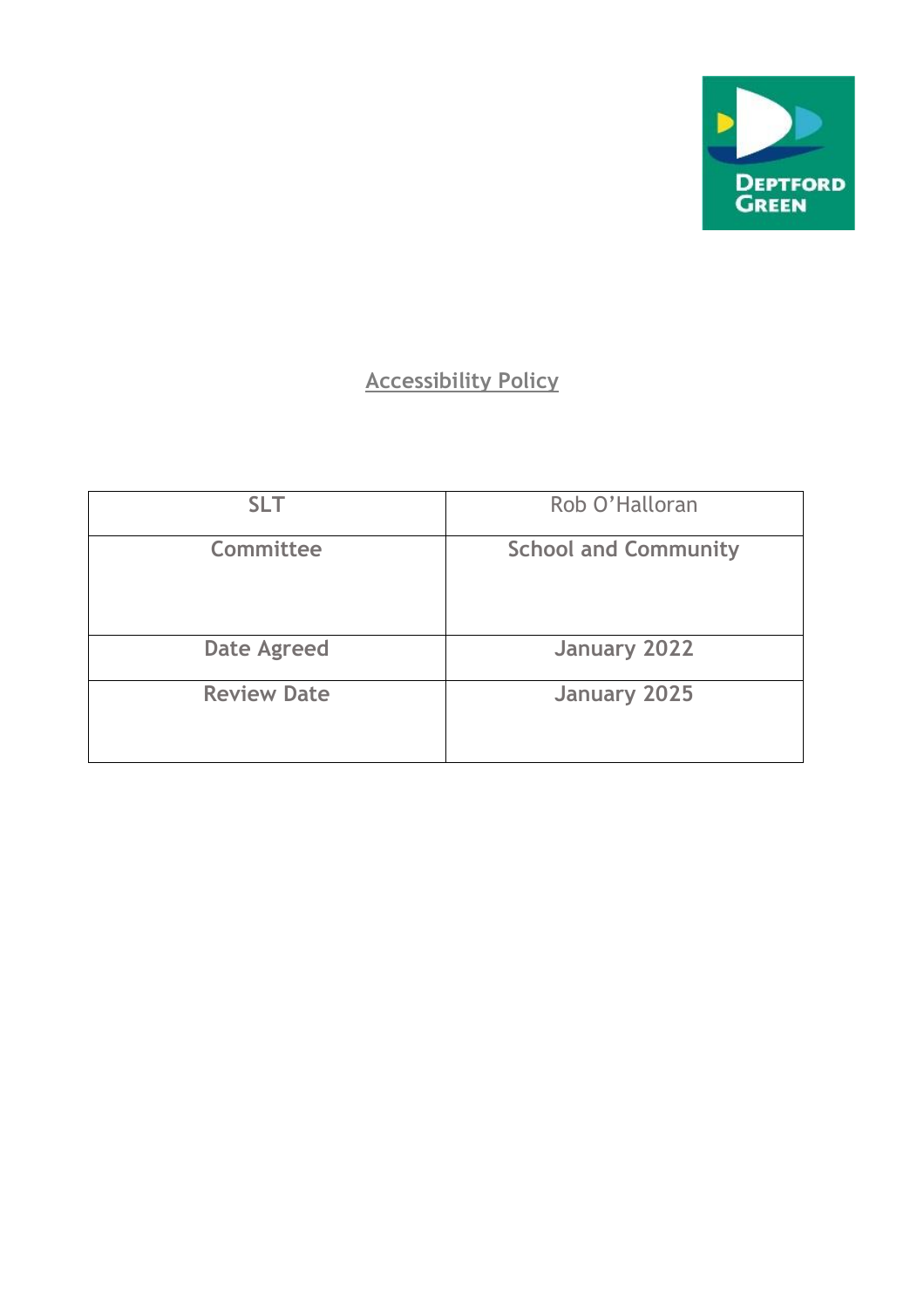## **Contents**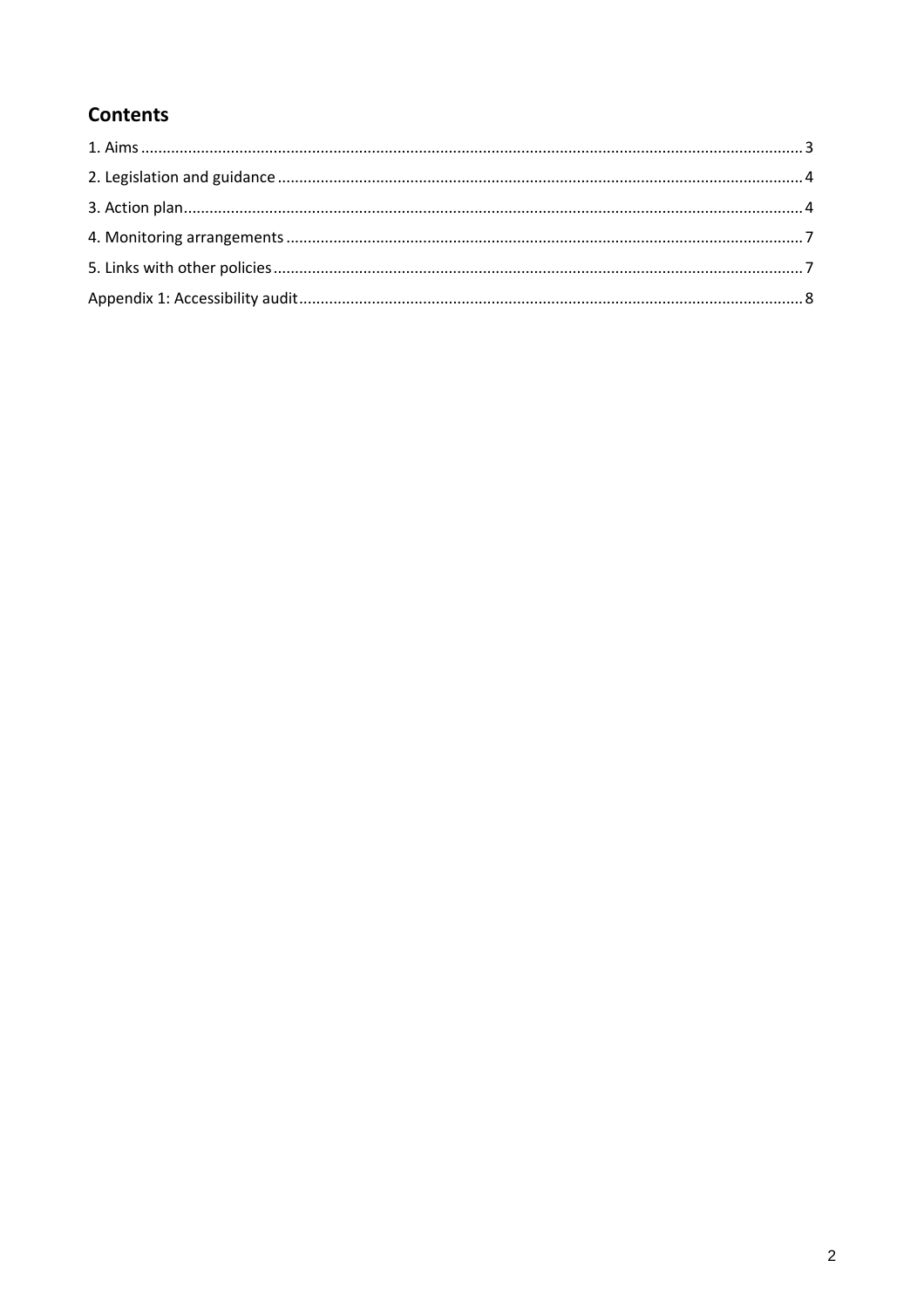### **1. Aims**

Schools are required under the Equality Act 2010 to have an accessibility plan. The purpose of the plan is to:

- Increase the extent to which disabled students can participate in the curriculum
- Improve the physical environment of the school to enable disabled students to take better advantage of education, benefits, facilities and services provided
- Improve the availability of accessible information to disabled students

Our school aims to treat all its students fairly and with respect. This involves providing access and opportunities for all students without discrimination of any kind.

We believe that Deptford Green School should:

- help every student, and every member of staff, to achieve more than they ever thought possible, regardless of their starting points
- be a community of excellence where we hold high expectations for success in ourselves and in others
- foster an environment where individuals take responsibility for themselves and show respect for others as part of a healthy and safe community
- value and embrace the fact that we are all different and show tolerance for the beliefs, faiths and opinions of others
- prepare students for successful and fulfilling adult lives by giving them opportunities to experience work, volunteering and to participate in their community
- help our students to develop into articulate, confident, courteous and considerate citizens
- promote a love of learning by high quality and engaging teaching which delivers great learning outcomes
- Celebrate the varied achievements of all students and all members of staff.

The plan will be made available online on the school website, and paper copies are available upon request.

Our school is also committed to ensuring staff are trained in equality issues with reference to the Equality Act 2010, including understanding disability issues.

Our school's complaints procedure covers the accessibility plan. If you have any concerns relating to accessibility in school, this procedure sets out the process for raising these concerns.

We have included a range of stakeholders in the development of this accessibility plan, including students, parents, staff and governors of the school.

### **2. Legislation and guidance**

This document meets the requirements of [schedule 10 of the Equality Act 2010](http://www.legislation.gov.uk/ukpga/2010/15/schedule/10) and the Department for Education (DfE[\) guidance for schools on the Equality Act 2010.](https://www.gov.uk/government/publications/equality-act-2010-advice-for-schools) The Equality Act 2010 defines an individual as disabled if he or she has a physical or mental impairment that has a 'substantial' and 'long-term' adverse effect on his or her ability to undertake normal day to day activities.

Under th[e Special Educational Needs and Disability \(SEND\) Code of Practice](https://www.gov.uk/government/publications/send-code-of-practice-0-to-25), 'long-term' is defined as 'a year or more' and 'substantial' is defined as 'more than minor or trivial'. The definition includes sensory impairments such as those affecting sight or hearing, and long-term health conditions such as asthma, diabetes, epilepsy and cancer.

Schools are required to make 'reasonable adjustments' for students with disabilities under the Equality Act 2010, to alleviate any substantial disadvantage that a disabled student faces in comparison with nondisabled students. This can include, for example, the provision of an auxiliary aid or adjustments to premises.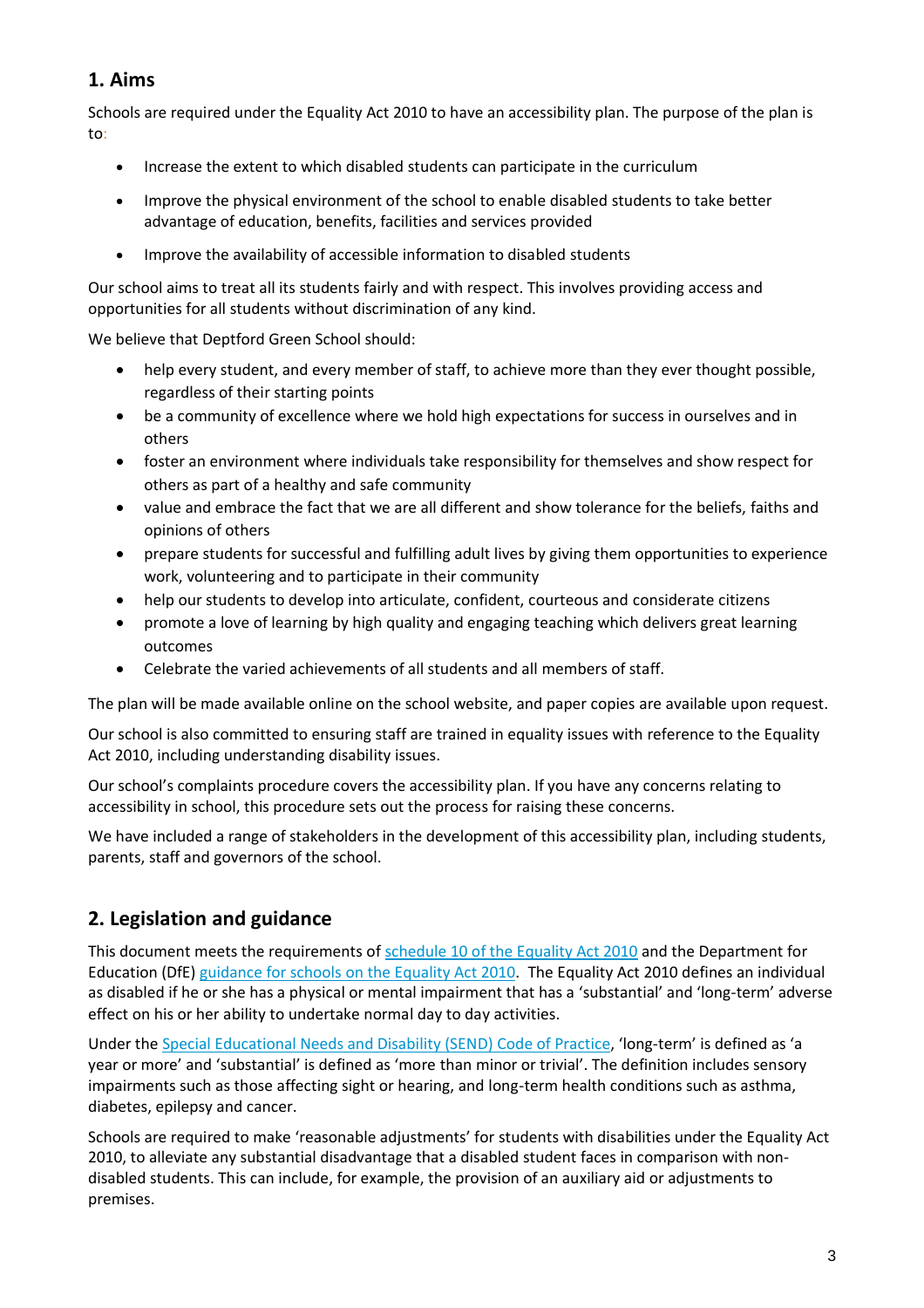### **3. Action plan**

This action plan sets out the aims of our accessibility plan in accordance with the Equality Act 2010.

| Aim                                                                       | <b>Current good practice</b><br>Include established practice and<br>practice under development                                                                                                                                                                                                                                                                                                                                                           | <b>Objectives</b><br>State short, medium<br>and long-term<br>objectives                                                                                                                   | <b>Actions to be taken</b>                                                                                                                                           | <b>Person</b><br>responsible             | Date to<br>complete<br>actions by | Success criteria                                                              |
|---------------------------------------------------------------------------|----------------------------------------------------------------------------------------------------------------------------------------------------------------------------------------------------------------------------------------------------------------------------------------------------------------------------------------------------------------------------------------------------------------------------------------------------------|-------------------------------------------------------------------------------------------------------------------------------------------------------------------------------------------|----------------------------------------------------------------------------------------------------------------------------------------------------------------------|------------------------------------------|-----------------------------------|-------------------------------------------------------------------------------|
| Increase access to<br>the curriculum for<br>students with a<br>disability | Our school offers a differentiated<br>curriculum for all students.<br>We use resources tailored to the<br>needs of students who require<br>support to access the curriculum.<br>Curriculum progress is tracked for<br>all students, including those with<br>a disability.<br>Targets are set effectively and are<br>appropriate for students with<br>additional needs.<br>The curriculum is reviewed to<br>ensure it meets the needs of all<br>students. | The school works,<br>through its CPD<br>programme on the<br>development of<br>teaching practice, which<br>includes best practice<br>delivery training for<br>teaching of SEND<br>students | SENCO and DRB lead to<br>pass on information to<br>staff, including HODs<br>HODs to ensure that<br>SOW acknowledge the<br>need for these types of<br>differentiation | SLT lead on<br><b>CPD</b><br><b>HODs</b> | Yearly<br>programme               | Design of CPD<br>programme<br>Attendance to SEND<br>carousels<br>SOW evidence |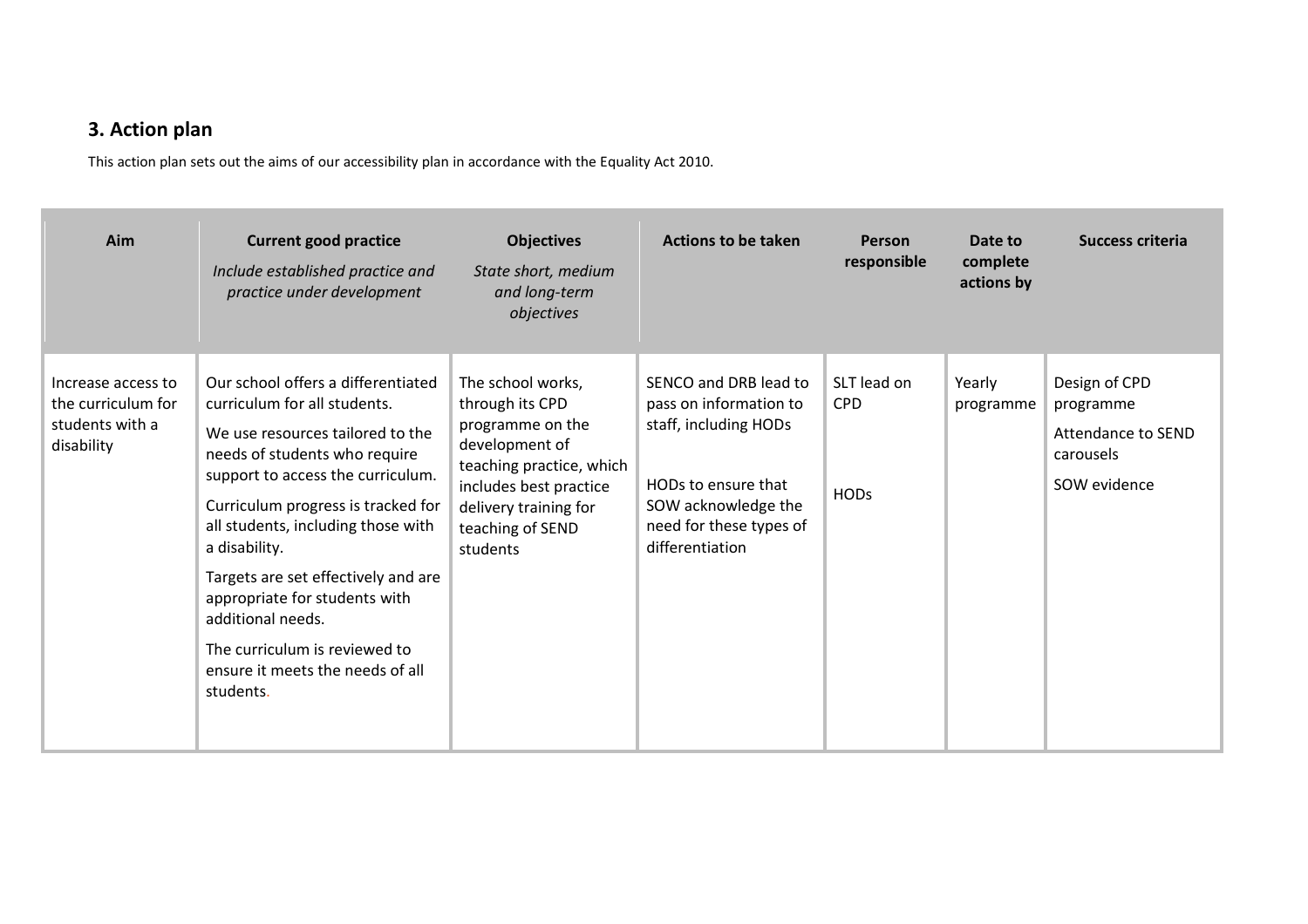| Improve and<br>maintain access to<br>the physical<br>environment | The school was built as part of<br>the Building Schools for the<br>Future programme, whose<br>policies ensured that all buildings<br>are compliant with the Equality<br>Act 2010.<br>The environment is adapted to<br>the needs of students as<br>required.<br>This includes:<br>Lifts<br>$\bullet$<br><b>Wide Corridors</b><br>Disabled parking bays<br>$\bullet$<br>Disabled toilets and<br>$\bullet$<br>changing facilities<br>Wheelchair-accessible<br>height<br><b>Braille signs</b><br>Visual Impairment safety<br>indicators on glass panels<br><b>Hearing Loop</b><br>$\bullet$ | Use the PFI contract to<br>maintain the facilities to<br>a high standard, looking<br>for opportunities to<br>improve wherever<br>possible | Report on this to SPV<br>meetings monthly, and<br>by helpdesk for<br>immediate issues | Operations<br>Manager | Ongoing | <b>Accessibility Audit (see</b><br>Appendix 1 for pro<br>forma) |
|------------------------------------------------------------------|-----------------------------------------------------------------------------------------------------------------------------------------------------------------------------------------------------------------------------------------------------------------------------------------------------------------------------------------------------------------------------------------------------------------------------------------------------------------------------------------------------------------------------------------------------------------------------------------|-------------------------------------------------------------------------------------------------------------------------------------------|---------------------------------------------------------------------------------------|-----------------------|---------|-----------------------------------------------------------------|
|                                                                  |                                                                                                                                                                                                                                                                                                                                                                                                                                                                                                                                                                                         |                                                                                                                                           |                                                                                       |                       |         |                                                                 |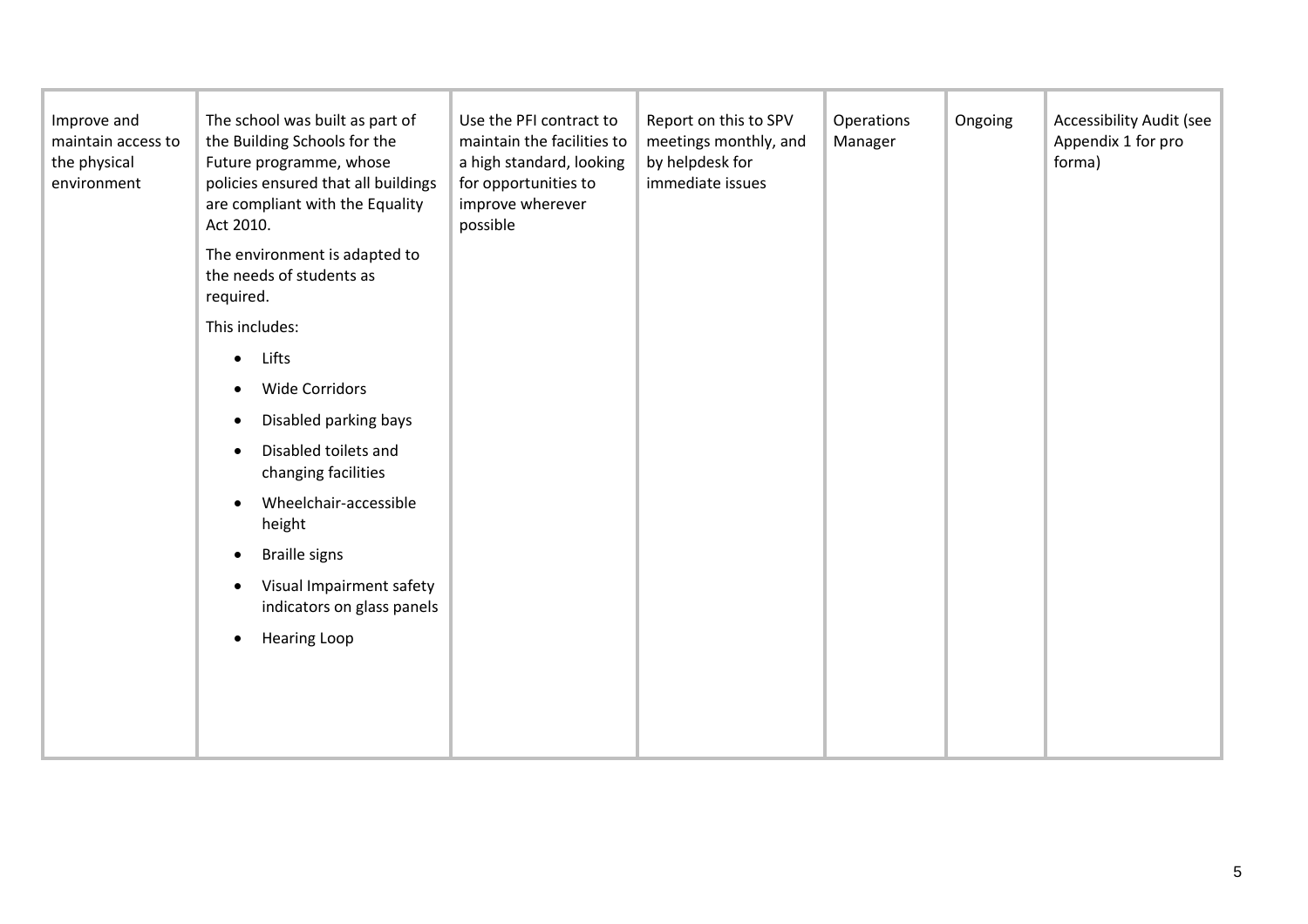|                                                                               | The school maintains the facilities<br>to a high standard and makes<br>plans where necessary to<br>introduce new students to the<br>school                                                                                                                                           | In the short term, the<br>school will maintain the<br>levels of access through<br>management of<br>facilities                                                                          | Work with the facilities<br>management partner to<br>ensure that the building<br>is maintained to a high<br>standard.                      | Operations<br>Manager                                                         | Ongoing | <b>Condition Surveys</b><br>confirm that this is the<br>case.     |
|-------------------------------------------------------------------------------|--------------------------------------------------------------------------------------------------------------------------------------------------------------------------------------------------------------------------------------------------------------------------------------|----------------------------------------------------------------------------------------------------------------------------------------------------------------------------------------|--------------------------------------------------------------------------------------------------------------------------------------------|-------------------------------------------------------------------------------|---------|-------------------------------------------------------------------|
|                                                                               |                                                                                                                                                                                                                                                                                      | In the medium term, we<br>will continue to monitor<br>the incoming students<br>for their needs, making<br>adjustments as<br>necessary.                                                 | Carry out risk<br>assessments on any<br>new students or staff<br>who have disabilities<br>that do not currently<br>exist within our school | Operations<br>Manager and<br>Pastoral Team<br>or<br>Administration<br>Manager |         |                                                                   |
|                                                                               |                                                                                                                                                                                                                                                                                      | Longer term, the<br>Dyslexia Resource Base<br>will be transformed into<br>an ASD unit, which may<br>require additional<br>facilities                                                   | Plan well in advance of<br>this date to ensure that,<br>from day one, we have<br>the correct facilities                                    | Operations<br>Manager and<br><b>Head of DRB</b>                               |         | <b>External confirmation</b><br>from Kaleidoscope                 |
| Improve the<br>delivery of<br>information to<br>students with a<br>disability | Our school uses a range of<br>communication methods to<br>ensure information is accessible.<br>This includes:<br>Large print resources<br>$\bullet$<br><b>Braille</b><br>$\bullet$<br>Induction loops<br>$\bullet$<br>Reading software<br>$\bullet$<br><b>Magnification Software</b> | The school works across<br>departments to identify<br>and procure specialist<br>equipment which allows<br>teachers to deliver<br>effective lessons to<br>students with a<br>disability | Work with all<br>stakeholders on<br>ensuring that we have<br>the correct facilities and<br>equipment                                       | Director of<br>Finance and<br>Resources                                       | Ongoing | All relevant students<br>have the correct<br>specialist equipment |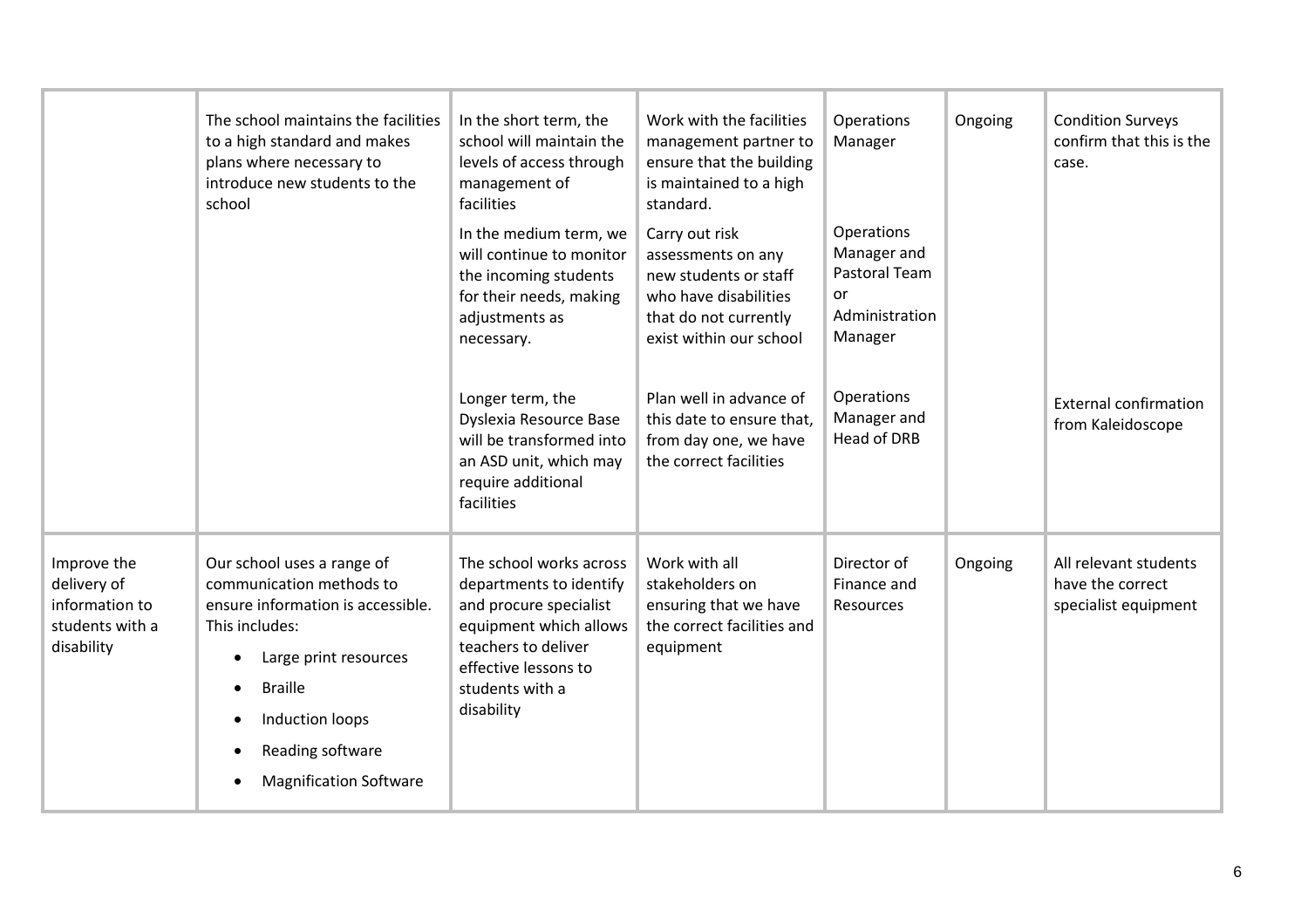#### **4. Monitoring arrangements**

This document will be reviewed every **3** years, but may be reviewed and updated more frequently if necessary.

It will be approved by the Teaching and Learning committee of the Governing Body.

#### **5. Links with other policies**

This accessibility plan is linked to the following policies and documents:

- Health and safety policy, including Risk Assessment
- Equality Policy
- SEND Policy
- Supporting Students with Medical Conditions Policy